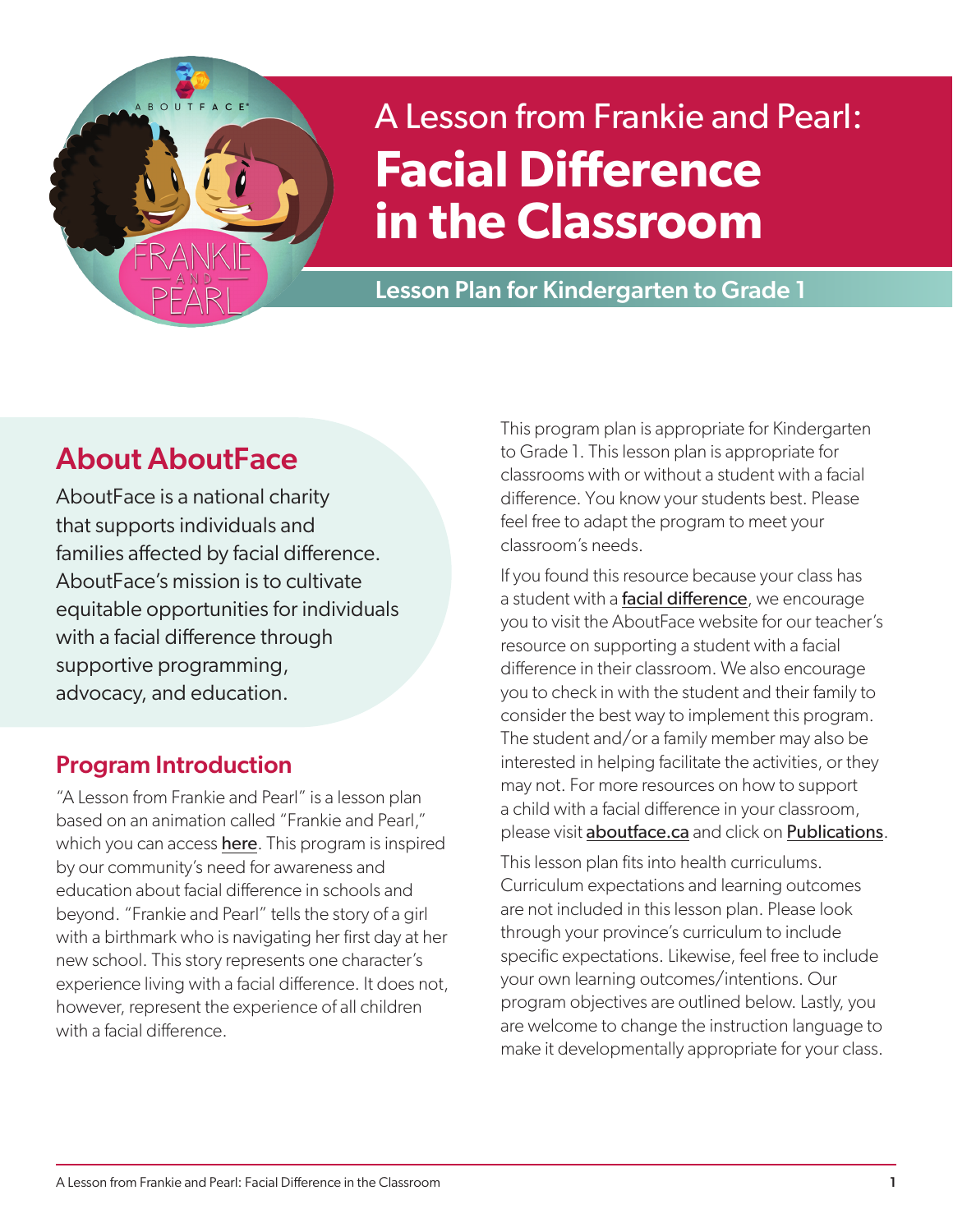### Program Objectives

The 2020 AboutFace survey shows that 82.14% of family members of people living with a facial difference have concerns about their "child/family member being bullied/teased at school." As well, 67.86% of family members expressed concern about a "lack of understanding of differences from teachers, school staff, recreational coaches and staff, etc." In line with AboutFace's mission, this program has the following aims:

- **1** Raise awareness and acceptance of facial differences in schools.
- **2** Encourage schools and teachers to include facial difference as part of conversations and lessons about diversity and inclusion.
- **3** Normalize differences (facial differences or otherwise).

### Creating a Safe Space

AboutFace would like to acknowledge that by reaching out and using this resource, you are already making your classroom a safer place. Also, you will have been working to create a safe space in your classroom well before turning to this program. You may know that talking about topics related to diversity and inclusion may make people feel vulnerable and/or may trigger a variety of emotions. Lessons like this are created to challenge our personal assumptions and popular world views. You can never fully know each of your student's life experiences, so it is important to create a safe space for your students to feel respected and valued and to act as their authentic selves without fear of being judged. A safe space offers an opportunity for students to grow, take risks, ask questions, and respectfully work through conflicts.

#### Here are some tips on creating a safe space before your class engages with this program:

- Remind students about your classroom rules.
- Remind your class to respect each other and their right to privacy. Sharing vulnerable information with people is a gift that needs to be respected. Remind students that any stories told in this space should not be shared outside the classroom.
- Be mindful of your language. Remember that the words you use as a teacher have power. How you talk about facial difference and the words you use matter. How you talk about this topic will directly influence how your students will speak about it in the future.
	- o Aside from person-first language (see below for more), be aware of microaggressions in your language, such as "you're really smart for someone with a facial difference" or "you have a really nice smile for someone with a cleft lip." While these may seem like compliments, they paint individuals as others and continue to push the narrative that they are less than others.
- When a student is sharing, encourage them to use "I" statements.
- Ensure language and tone are non-judgemental when talking about different points of view.
- Respect a student's choice not to share.
- Remind yourself and your students to keep an open mind to different points of view, challenge your thinking, and keep your biases aside.

This program is structured to help build a safe space for your students. Note that your students may be curious about the characters in the story or just about facial differences in general, and that is ok. Students should feel welcome to ask questions. Curiosity is ok because it shows students are interested and seeking understanding.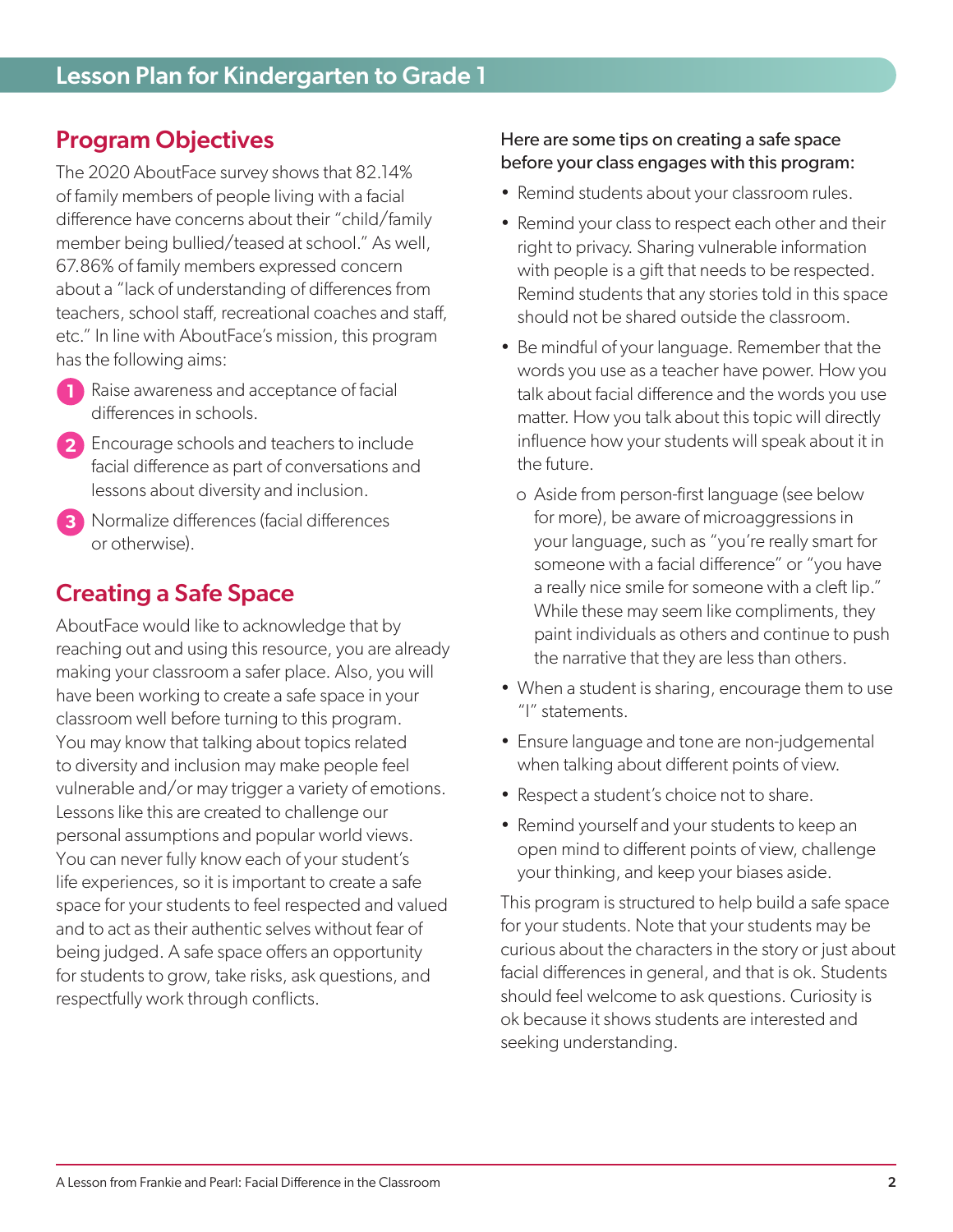### About Facial Differences

#### FACIAL DIFFERENCES 101

More than two million people in Canada are living with a facial difference. A person with a facial difference refers to anyone whose appearance, from the neck or above, has been affected by a congenital (from birth), acquired (after birth), or episodic (comes and goes) condition or syndrome. There are over 100 types of facial difference, ranging from complex craniofacial conditions to scaring and eczema. Examples of facial difference include cleft lip and/or palate, hemangiomas, facial palsy, vitiligo, Treacher Collins syndrome, car accidents or burns.

Facial differences affect each person differently, just like everyone's differences affect them differently. Society sometimes stereotypes or misunderstands people whose appearance seems unusual. People with a facial difference are often assumed to be developmentally impaired, unintelligent, disabled, sick, diseased, or contagious, which is frequently untrue. AboutFace encourages everyone to check in with themselves and register their assumptions and reactions in relation to individuals with a facial difference. Give yourself some grace, too; using this resource means you've been thinking about this and want to make a difference.

#### APPROPRIATE LANGUAGE

Facial difference is the preferred term by the community. Words such as disfigurement, abnormality, anomaly, or deformity have negative connotations and infer that there is something inherently wrong with the person, or that their facial difference is bad, scary, or needs to be fixed. By using difference, we are normalizing just that: differences.

AboutFace encourages the use of person-first language. Person-first language means addressing the individual before addressing their difference. For example, "The cleft-lip kid, James" is not personfirst language. "James has a cleft lip" is a person-first statement. We also encourage referring to the child by name and avoiding references to their facial difference unless pertinent to the conversation. Avoid using sensational or judgemental language when speaking about a facial difference or how it was acquired. Language like this can often trigger the student or create an idea that the person with a facial difference is to be pitied. In our animation, Frankie has a birthmark, which is the preferred term.

By modelling person-first language for your class you will make it easier for your students to adopt this language as well. If you get it wrong or one of your students gets it wrong, change what you are saying and move on. Don't worry and don't make a big deal about it. If one of your students has questions about the terms you are using, don't be afraid to give them an answer.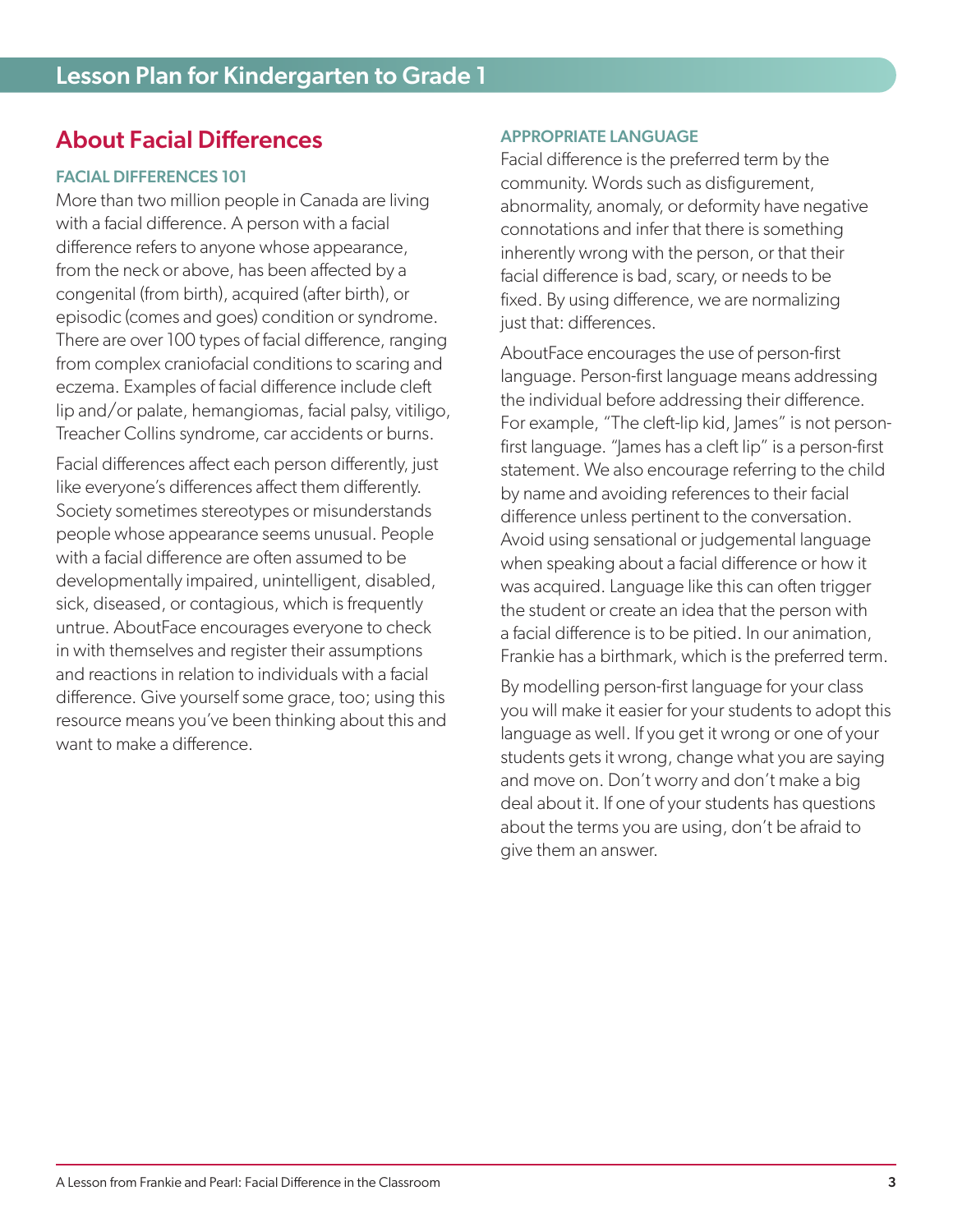### Lesson Plan for Kindergarten to Grade 1

## What You Will Need

- Enough space to stand and move around in a circle
- Floor markers or chairs or a parachute
- A ball of yarn, ribbon, or string enough to create a web with all the students
- Frankie and Pearl video and associated questions

### Activity 1: West Wind Blows

#### ACTIVITY TIME

10 minutes

#### MATERIALS

- Enough space to stand and move through the circle
- Floor markers, chairs (You can also do this with a parachute.)

#### PURPOSE

- To get everyone up, moving, energized, thinking, and ready for the rest of the program
- To demonstrate what we have in common

#### **INSTRUCTIONS**

You can do this activity in a big group or smaller groups. The following instructions will be for smaller groups. For the whole class, omit the groups.

#### Instructions for floor markers

- **1** Have everyone stand in a circle on the floor markers.
- 2<sup></sup> One person at a time will act as a caller. The caller will say, "The West Wind blows for …" and then add a statement at the end. For example, "The West Wind blows for everyone who likes chocolate!" or "The West Wind blows for anyone who is wearing blue!"
- **3** Anyone who has that in common has to find a new spot in the circle.
- **4** Ensure that everyone who wants to be a caller has a chance. You can also create a list of statements to use ahead of time that are universal and relate to an experience that someone with a facial difference might encounter. Ideas include:
	- **a.** The West Wind blows for anyone gone to the dentist.
	- **b.** The West Wind blows for anyone who missed school for a doctor's appointment.
	- **c.** The West Wind blows for anyone who has had a surgery.

#### Instructions for chairs

- **1** Have everyone sit in a circle.
- **2** One person at a time will act as a caller. The caller will say, "The West Wind blows for …" and then add a statement at the end. For example, "The West Wind blows for everyone who likes chocolate!" or "The West Wind blows for anyone who is wearing blue!"
- **3** Anyone who has that in common has to find a new spot in the circle.
- **4** Ensure that everyone who wants to be a caller has a chance.

#### Instructions for parachute

- **1** Have everyone stand around the edge of the parachute and hold onto a piece of the edge. Allow some time for everyone to get their parachute sillies out.
- **2** One person at a time will act as a caller. With the parachute down, the caller will say, "The West Wind blows for …" and then add a statement at the end. For example, "The West Wind blows for everyone who likes chocolate!" or "The West Wind blows for anyone who is wearing blue!"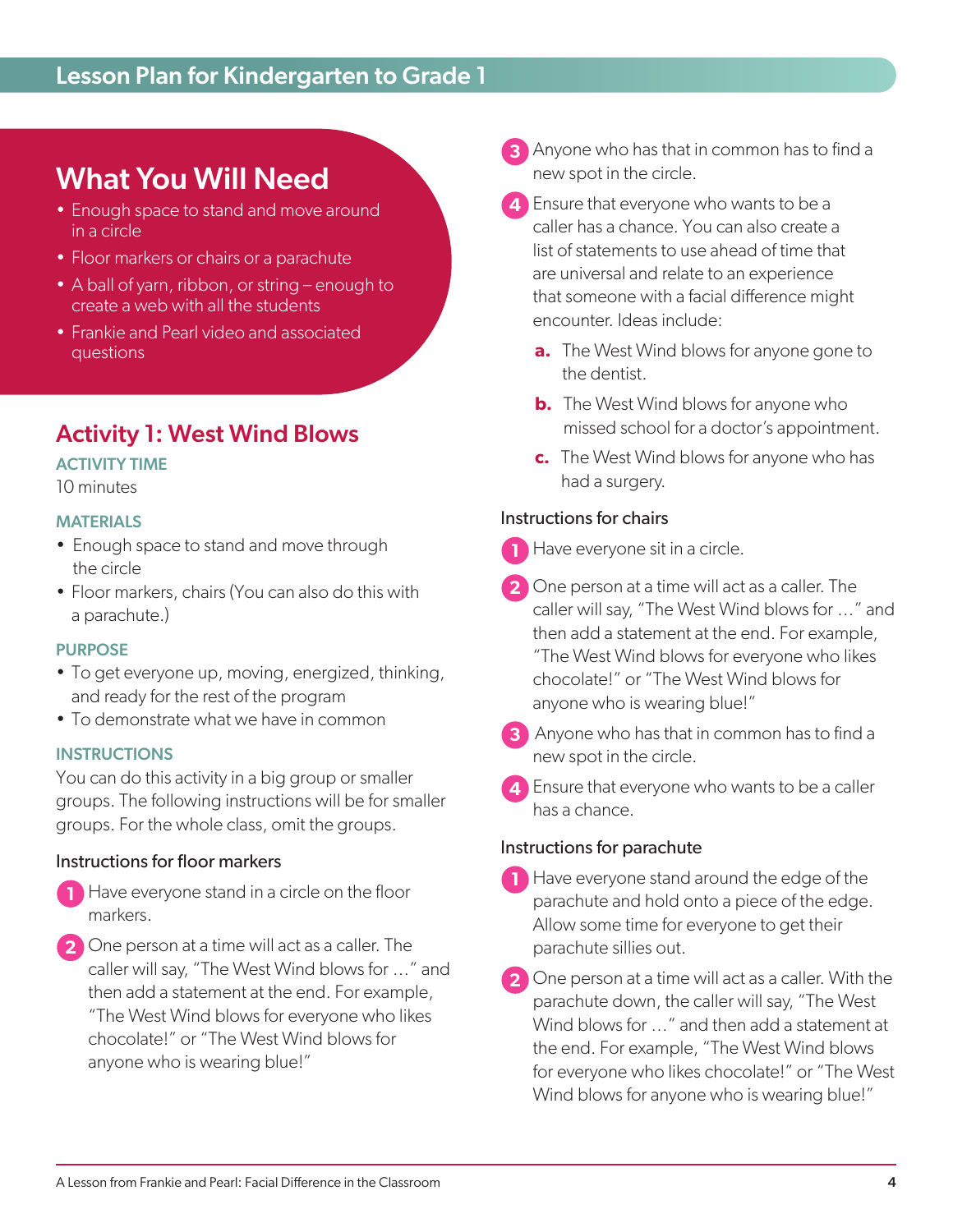- **3** After their statement, raise the parachute. Anyone who has that in common has to find a new spot in the circle.
- **4** Ensure that everyone who wants to be a caller has a chance.

### Activity 2: Web of Connectedness

#### ACTIVITY TIME

20–25 minutes

#### **MATERIALS**

- Ball of yarn, twine, or ribbon
- Chart paper
- Markers

#### PURPOSE

- To create a web that shows we all have things in common
- To reinforce the things that make us unique and also things that connect us.

#### **INSTRUCTIONS**

#### Before the activity

Provide your students with some things to think about during the activity; for example you might say,

"In this activity, someone will make a statement and then pass a ball of yarn to another student who shares something in common with their statement. During this activity, I want you to notice how many people raise their hand when someone says their statement.

- Are there statements that lots of people raise their hands for?
- Are there statements that very few people raise their hands for?"

#### Or

"Before we start this activity, I want you to think about some things that make you feel the most unique.

• What does it mean to you if no one else raises their hand for your statement?

• What does it mean to you if many people raise their hands for your statement?

#### The activity

- **1** Have everyone sit in a circle with one person holding onto the end of a ball of yarn (starting with the teacher, for example).
- **2** The person with the ball of yarn makes a statement about themselves such as, "I can do a cartwheel."
- **3** Anyone who has that in common can raise their hand.
	- **a.** If more than one student raises their hand, the student with the ball of yarn can choose who they will pass the ball of yarn to.
	- **b.** If no one agrees with that statement, have the student with the ball of yarn continue to share statements until someone raises their hand.
- **4** The student with the ball of yarn holds onto the end and passes the ball to the next person.
- **5** The following student will follow the same pattern. Make a statement, hold onto the yarn, and pass the ball end to the next person.
- **6** Once a student has a piece of the yarn, they cannot have it again.
- **7** Continue until every student has a piece of yarn. By the end, you should have a web that connects everyone.

#### Debrief questions

- Were there any statements a lot of people had in common?
- Were there any statements that only a few had in common?
- If you made a statement and no one had that in common, how did you feel? o Did you feel proud, did you feel nervous?
- What does this web we created tell us?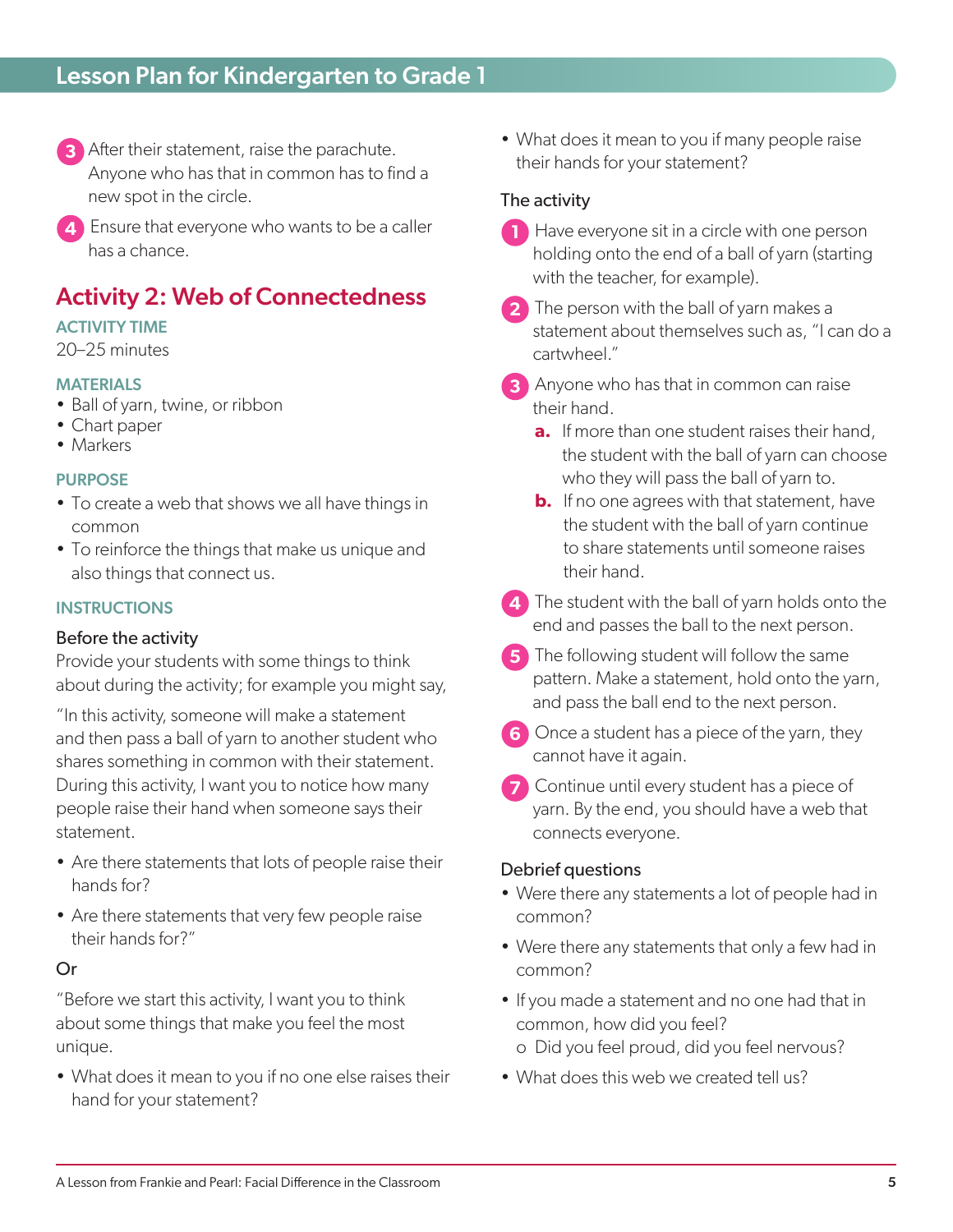On a piece of chart paper, create a list of similarities that students have in common, and keep this chart in your classroom so students can reflect on it later.

#### ACTIVITY NOTES

- If a student feels left out because something makes them feel different or they worry that others might not share that in common with them, reinforce that it is ok to be different and unique. These are things that make us who we are, and we should be proud of them. No two people are exactly the same.
- Reinforce that it is also ok if a lot of people relate with you! That's how we connect with others.
- Talk about being proud of being different. You can use this to talk about empowerment.

### Activity 3: Frankie and Pearl Video and Q&A

#### ACTIVITY TIME

20–25 minutes

#### MATERIALS

• Frankie and Pearl [video](https://www.youtube.com/watch?v=R1hdSISTQog) and associated questions

#### PURPOSE

• To build awareness and acceptance of facial differences and normalize differences (facial differences or otherwise)

#### **INSTRUCTIONS**

Share the Frankie and Pearl [video](https://www.youtube.com/watch?v=R1hdSISTQog) with your class, and then follow it up with some debrief questions.

- **1** What was this video about?
- **2** Who is Frankie? What does she look like?
- **3** Who is Pearl? What does she look like?
- **4** What does Frankie like to do?
- **5** What do you like about the characters in the video?
- **6** Do the characters in the video remind you of anyone?
- **7** Do you have anything in common/are there any differences between you and the characters in the video? If so, what?
- **8** Would you be friends with any characters in the video? If so, who?
- **9** If you could ask a question to any character in the video, who would you ask a question to, and what question would you ask?
- **10** How do you think Frankie felt when the kids pointed out her birthmark?

#### ACTIVITY NOTES

- Reminder that Frankie's facial difference is called a birthmark.
- It is ok for your students to notice and be curious about Frankie's facial difference, but how they talk about it is important. If their reactions are negative, talk about all the activities you have done up to now and how each student was addressing and acknowledging the many ways we are similar and different.
- Your students might have more questions about the video than you have for them. Make sure you have enough time to answer their questions. Attached below is a list of answers to frequently asked questions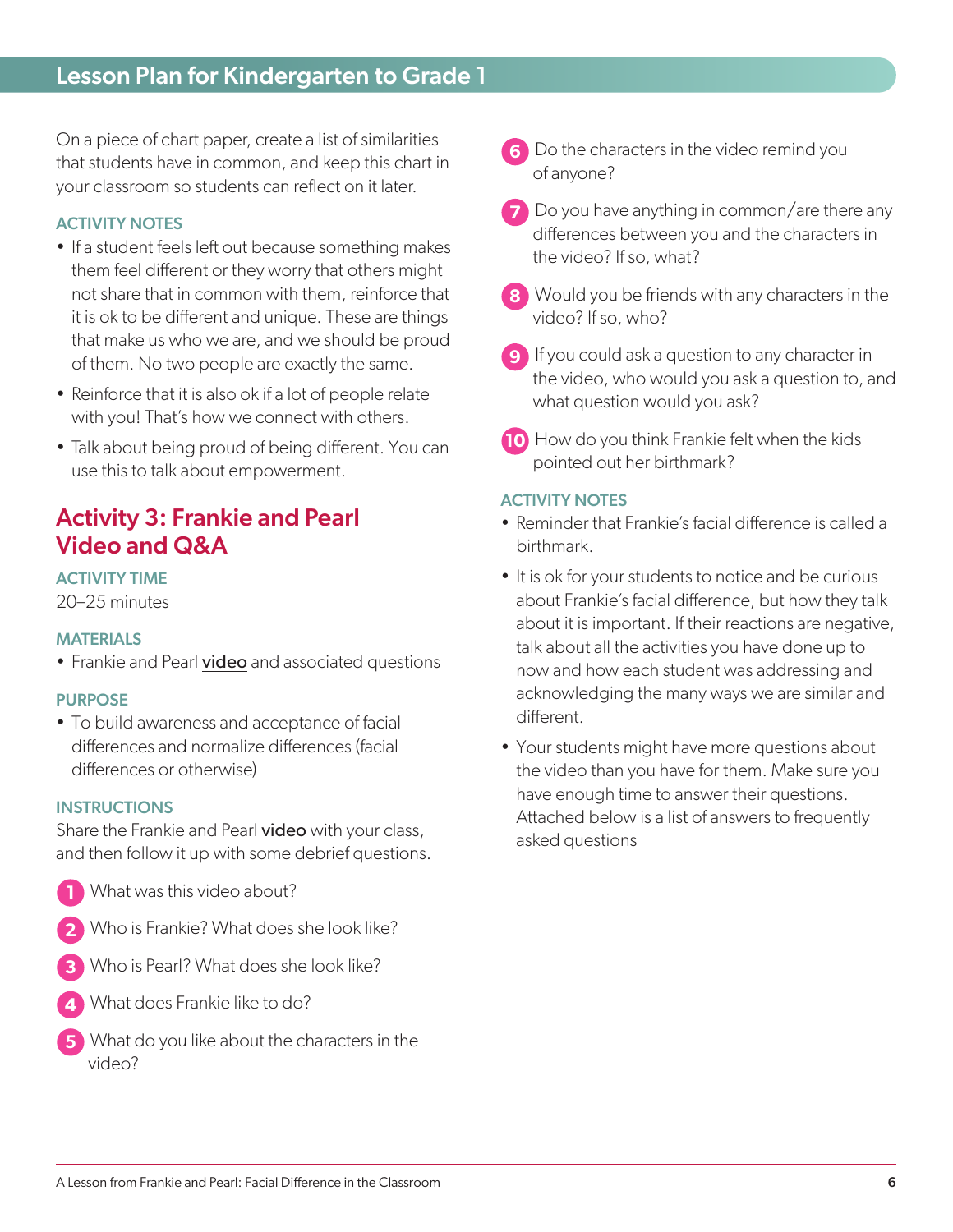### Frequently/Fearfully Asked Questions and Answers

#### **1** What is on Frankie's face?

Frankie has what is called a birthmark. Birthmarks are marks on the skin that happen when or shortly after someone is born. They come in all shapes, sizes, colours, textures, and locations on the body or face.

Facial differences come in all types. Some can be birthmarks, like Frankie's; some are called cleft lip and palate, Treacher Collins Syndrome, or alopecia; and sometimes people acquire a facial difference from cuts, scars, or burns.

It is Frankie's choice if she shares information about her birthmark. Not everyone is comfortable talking about their facial difference, and they may choose not to answer your question. And that's ok.

#### **2** Can Frankie wear make-up to cover it? Why doesn't Frankie wear make-up to cover it?

Some people with a facial difference like Frankie's may or may not choose to cover their facial difference with make-up. This is all personal preference! You cannot cover all facial differences with make-up, and many people with a facial difference choose not to. Some may choose to wear make-up like anyone else may wear make-up (it might depend on the day and how they are feeling).

It is Frankie's choice whether or not she wants to wear make-up. She may not want to. Frankie may like how her birthmark looks and therefore doesn't want to cover it. The same goes for other people with a facial difference. They may not choose to have cosmetic or elective surgery because they like the way they look. (There are several other reasons why someone may choose not to have surgery, this is just one). While some people may choose to mask or cover their facial difference, they don't have to. It is part of who they are, and no one should feel like they have to hide a part of themselves.

### **3** Does it affect Frankie's ability to see or talk?

Birthmarks affect each person differently. Frankie's birthmark does not affect her speech or sight; however, birthmarks can be a symptom of a different condition that may affect their speech or sight.

Sometimes a facial difference can affect a person's ability to see, talk, hear, or even eat and swallow. But this is not true for everyone with a facial difference. If someone's facial difference does affect their ability to do these things, they can work with doctors and specialists to help make it better for them, and yes, sometimes this can mean surgery. This also may mean that others may have to take more time to listen when someone is speaking.

Sometimes a facial difference doesn't affect any of the above. It just changes how the person looks.

#### **4** Can it go away? Can she have it removed/ why doesn't she have it removed? Does she need surgery to have it removed?

Sometimes. Some birthmarks fade, shrink, or go away over time. This is not always the case. Some birthmarks will always be there. Sometimes birthmarks can go away with procedures such as surgery or laser therapy.

Like birthmarks, some facial differences go away, change, or become less noticeable over time or through treatment. Some surgeries are necessary, and the person can choose whether or not to have surgery, because the procedure is called elective or cosmetic.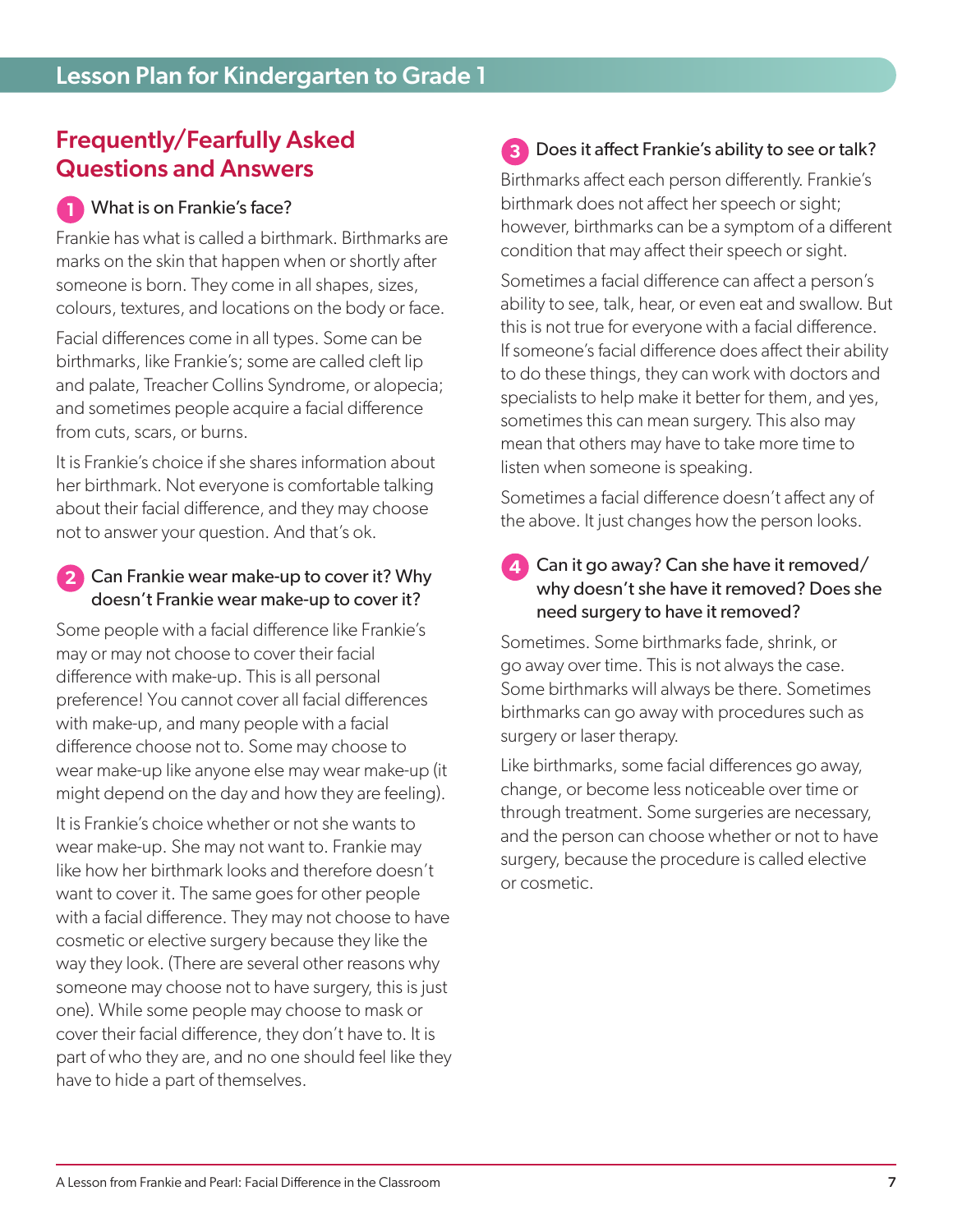#### Some reasons why a person may choose not to have cosmetic or elective surgery:

- They like the way they look.
- There can be a risk related to the anesthetic.
- There can be a risk of complications due to the surgery.
- They want to wait to make the decision.
- Surgery can leave the person with more scars.

#### Some reasons why a person may choose to have cosmetic or elective surgery:

- They want to change the way they look.
- The surgery may improve their quality of life.
- The surgery can set them up better for future surgeries.

Before surgery, other factors people consider can include personal choice, access to healthcare, finances, pain tolerance, age, specific conditions, medical recommendations, and more!

Most times, surgeries can't make it "all go away" or "go back to normal." At the end of the day, surgeries are risky, and doctors/healthcare professionals would want to do them only if they are necessary or quality-of-life improving.

### **5** Is it contagious? Can I get her facial difference?

No birthmark is contagious. You cannot get this from other people. A birthmark is something you are born with. And, in fact, no facial difference is contagious.

#### **6** Do other people in Frankie's family have a birthmark?

It is very rare for more than one person in a family to have a birthmark. However, it does happen. Birthmarks, in general, are pretty common and can happen anywhere on the body. However, we don't know if other members of Frankie's family have birthmarks.

Like birthmarks, while it can happen, it is uncommon for more than one person in a family to have a facial difference, unless that type of facial difference is hereditary (passed down through genes). These are rare.

#### **7** How did she get her birthmark? Is it just a bruise?

Frankie was born with her birthmark. It is not just a bruise. Over time it may fade away or get smaller, like a bruise, but it is something she was born with. Her birthmark could be from her blood vessels not forming properly, or it could be part of a tumour, or her skin in that area is just a different colour. While we know a lot about birthmarks, we don't always understand why they happen. It is Frankie's choice to share information about her birthmark with others.

If you have a mole or a birthmark on another part of your body, it's similar to that. Some people are born with a facial difference, and sometimes people have a facial difference from cuts, scars, or burns.

### **8** Does her birthmark hurt?

The birthmark itself doesn't hurt. The treatments can hurt, though, and it can be difficult to have to go to many doctor appointments.

Sometimes parts of a person's facial difference may cause discomfort or pain, but this is often not the case.